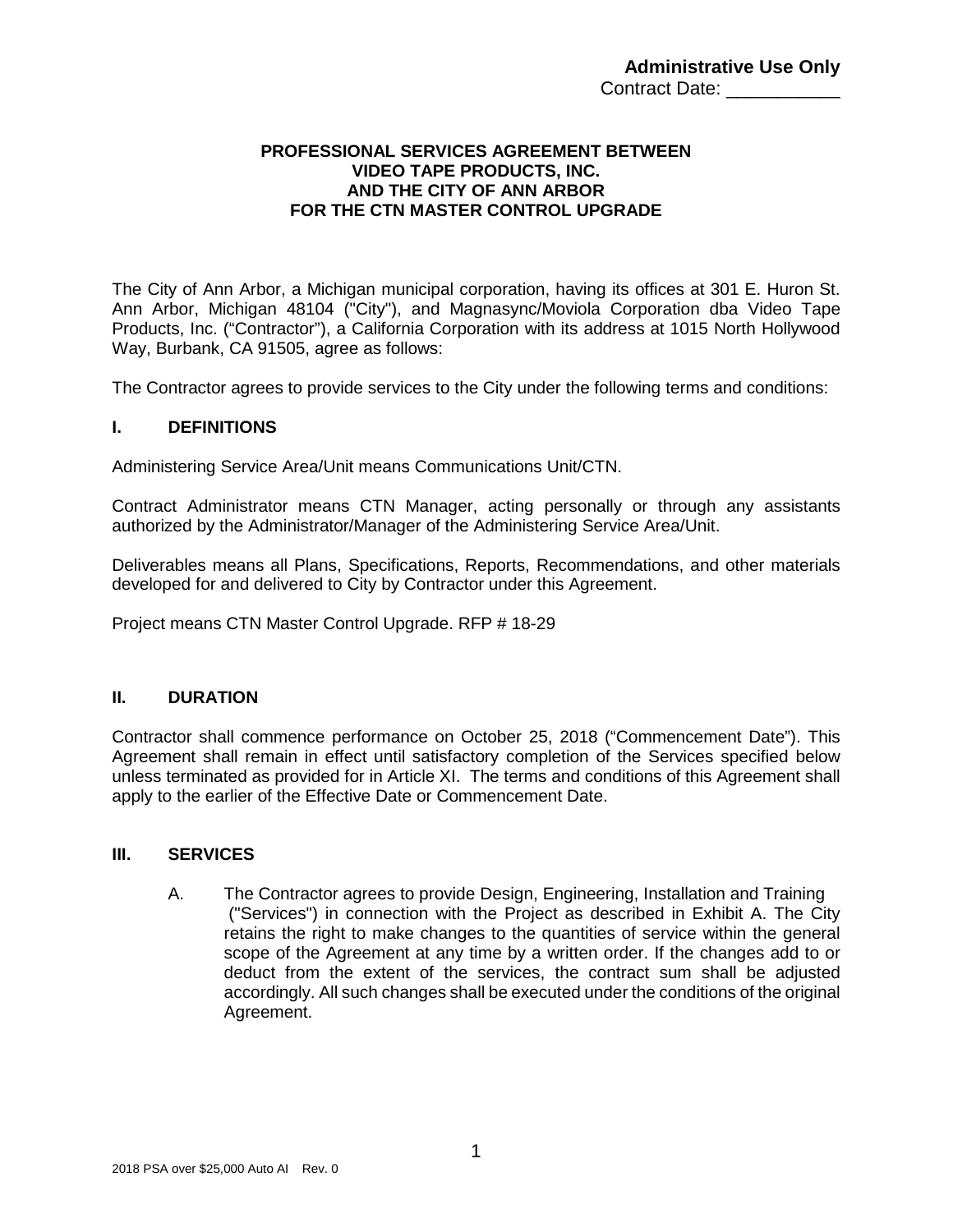- B. Quality of Services under this Agreement shall be of the level of quality performed by persons regularly rendering this type of service. Determination of acceptable quality shall be made solely by the Contract Administrator.
- C. The Contractor shall perform its Services for the Project in compliance with all statutory, regulatory, and contractual requirements now or hereafter in effect as may be applicable to the rights and obligations set forth in the Agreement.
- D. The Contractor may rely upon the accuracy of reports and surveys provided to it by the City (if any) except when defects should have been apparent to a reasonably competent professional or when it has actual notice of any defects in the reports and surveys.

### **IV. INDEPENDENT CONTRACTOR**

The Parties agree that at all times and for all purposes under the terms of this Agreement each Party's relationship to any other Party shall be that of an independent contractor. Each Party will be solely responsible for the acts of its own employees, agents, and servants. No liability, right, or benefit arising out of any employer/employee relationship, either express or implied, shall arise or accrue to any Party as a result of this Agreement.

### **V. COMPENSATION OF CONTRACTOR**

- A. The Contractor shall be paid in the manner set forth in Exhibit B. Payment shall be made monthly, unless another payment term is specified in Exhibit B, following receipt of invoices submitted by the Contractor, and approved by the Contract Administrator.
- B. The Contractor will be compensated for Services performed in addition to the Services described in Article III, only when the scope of and compensation for those additional Services have received prior written approval of the Contract Administrator.
- C. The Contractor shall keep complete records of work performed (e.g. tasks performed, hours allocated, etc.) so that the City may verify invoices submitted by the Contractor. Such records shall be made available to the City upon request and submitted in summary form with each invoice.

#### **VI. INSURANCE/INDEMNIFICATION**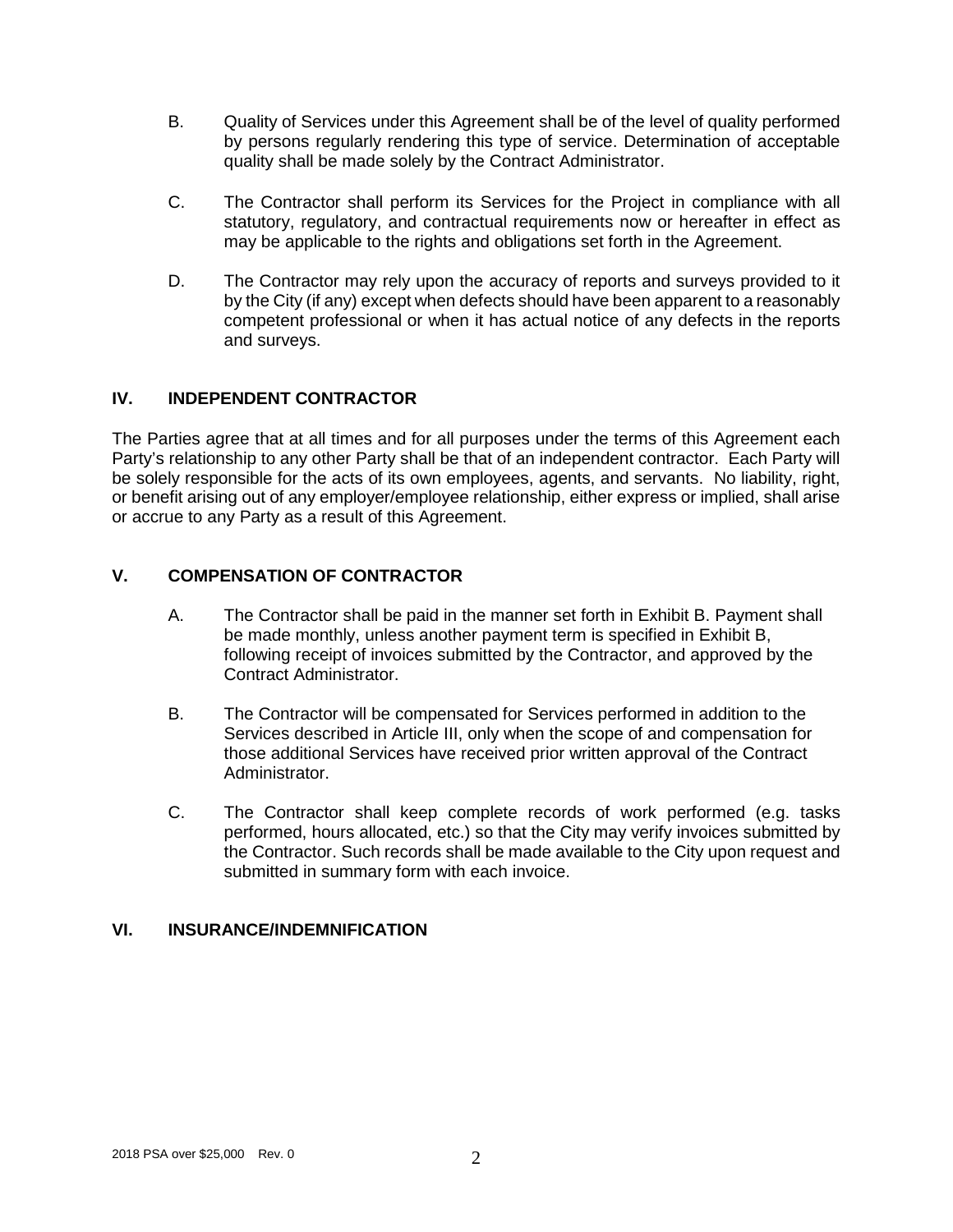- A. The Contractor shall procure and maintain during the life of this contract such insurance policies, including those set forth in Exhibit C, as will protect itself and the City from all claims for bodily injuries, death or property damage that may arise under this contract; whether the act(s) or omission(s) giving rise to the claim were made by the Contractor, any subcontractor or anyone employed by them directly or indirectly. Prior to commencement of work under this Agreement, Contractor shall provide to the City documentation satisfactory to the City, through Cityapproved means (currently myCOI), demonstrating it has obtained the policies and endorsements required by Exhibit C. Contractor shall add registration@mycoitracking.com to its safe sender's list so that it will receive necessary communication from myCOI. When requested, Contractor shall provide the same documentation for its subcontractor(s) (if any).
- B. Any insurance provider of Contractor shall be authorized to do business in the State of Michigan and shall carry and maintain a minimum rating assigned by A.M. Best & Company's Key Rating Guide of "A-" Overall and a minimum Financial Size Category of "V". Insurance policies and certificates issued by non-authorized insurance companies are not acceptable unless approved in writing by the City.
- C. To the fullest extent permitted by law, Contractor shall indemnify, defend, and hold the City, its officers, employees and agents harmless from all suits, claims, judgments and expenses, including attorney's fees, resulting or alleged to result, from any acts or omissions by Contractor or its employees and agents occurring in the performance of or breach in this Agreement, except to the extent that any suit, claim, judgment or expense are finally judicially determined to have resulted from the City's negligence or willful misconduct or its failure to comply with any of its material obligations set forth in this Agreement.

### **VII. COMPLIANCE REQUIREMENTS**

A. Nondiscrimination. The Contractor agrees to comply, and to require its subcontractor(s) to comply, with the nondiscrimination provisions of MCL 37.2209. The Contractor further agrees to comply with the provisions of Section 9:158 of Chapter 112 of the Ann Arbor City Code and to assure that applicants are employed and that employees are treated during employment in a manner which provides equal employment opportunity.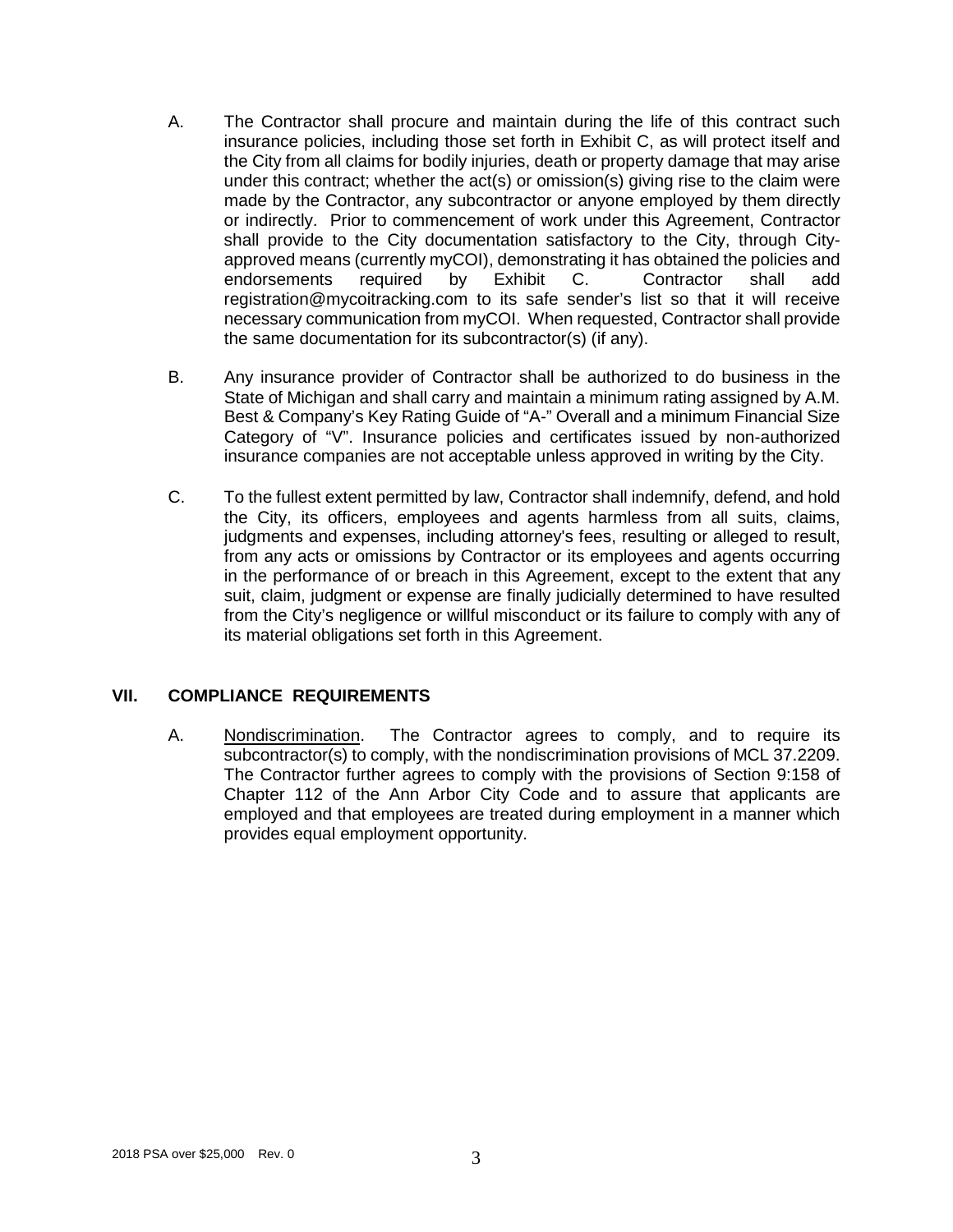B. Living Wage. If the Contractor is a "covered employer" as defined in Chapter 23 of the Ann Arbor City Code, the Contractor agrees to comply with the living wage provisions of Chapter 23 of the Ann Arbor City Code. The Contractor agrees to pay those employees providing Services to the City under this Agreement a "living wage," as defined in Section 1:815 of the Ann Arbor City Code, as adjusted in accordance with Section 1:815(3); to post a notice approved by the City of the applicability of Chapter 23 in every location in which regular or contract employees providing services under this Agreement are working; to maintain records of compliance; if requested by the City, to provide documentation to verify compliance; to take no action that would reduce the compensation, wages, fringe benefits, or leave available to any employee or person contracted for employment in order to pay the living wage required by Section 1:815; and otherwise to comply with the requirements of Chapter 23.

#### **VIII. WARRANTIES BY THE CONTRACTOR**

- A. The Contractor warrants that the quality of its Services under this Agreement shall conform to the level of quality performed by persons regularly rendering this type of service.
- B. The Contractor warrants that it has all the skills, experience, and professional licenses necessary to perform the Services specified in this Agreement.
- C. The Contractor warrants that it has available, or will engage, at its own expense, sufficient trained employees to provide the Services specified in this Agreement.
- D. The Contractor warrants that it is not, and shall not become overdue or in default to the City for any contract, debt, or any other obligation to the City including real and personal property taxes.
- E. The Contractor warrants that its proposal for services was made in good faith, it arrived at the costs of its proposal independently, without consultation, communication or agreement, for the purpose of restricting completion as to any matter relating to such fees with any competitor for these Services; and no attempt has been made or shall be made by the Contractor to induce any other person or firm to submit or not to submit a proposal for the purpose of restricting competition.

### **IX. OBLIGATIONS OF THE CITY**

- A. The City agrees to give the Contractor access to the Project area and other Cityowned properties as required to perform the necessary Services under this Agreement.
- B. The City shall notify the Contractor of any defects in the Services of which the Contract Administrator has actual notice.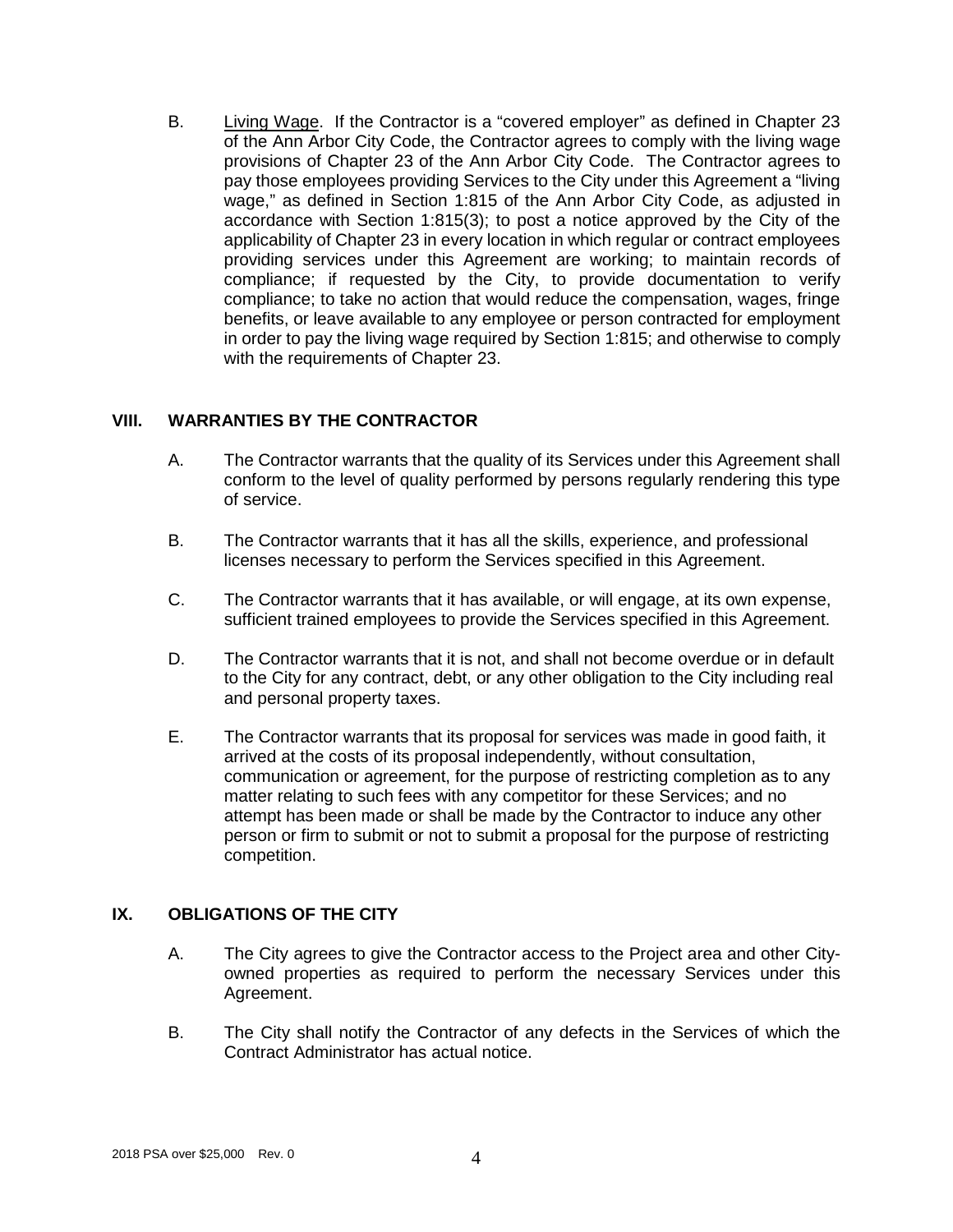# **X. ASSIGNMENT**

- A. The Contractor shall not subcontract or assign any portion of any right or obligation under this Agreement without prior written consent from the City. Notwithstanding any consent by the City to any assignment, Contractor shall at all times remain bound to all warranties, certifications, indemnifications, promises and performances, however described, as are required of it under the Agreement unless specifically released from the requirement, in writing, by the City.
- B. The Contractor shall retain the right to pledge payment(s) due and payable under this Agreement to third parties.

# **XI. TERMINATION OF AGREEMENT**

- A. If either party is in breach of this Agreement for a period of fifteen (15) days following receipt of notice from the non-breaching party with respect to a breach, the non-breaching party may pursue any remedies available to it against the breaching party under applicable law, including but not limited to, the right to terminate this Agreement without further notice. The waiver of any breach by any party to this Agreement shall not waive any subsequent breach by any party.
- B. The City may terminate this Agreement, on at least thirty (30) days advance notice, for any reason, including convenience, without incurring any penalty, expense or liability to Contractor, except the obligation to pay for Services actually performed under the Agreement before the termination date.
- C. Contractor acknowledges that, if this Agreement extends for several fiscal years, continuation of this Agreement is subject to appropriation of funds for this Project. If funds to enable the City to effect continued payment under this Agreement are not appropriated or otherwise made available, the City shall have the right to terminate this Agreement without penalty at the end of the last period for which funds have been appropriated or otherwise made available by giving written notice of termination to Contractor. The Contract Administrator shall give Contractor written notice of such non-appropriation within thirty (30) days after it receives notice of such non-appropriation.
- D. The provisions of Articles VI and VIII shall survive the expiration or earlier termination of this Agreement for any reason. The expiration or termination of this Agreement, for any reason, shall not release either party from any obligation or liability to the other party, including any payment obligation that has already accrued and Contractor's obligation to deliver all Deliverables due as of the date of termination of the Agreement.

### **XII. REMEDIES**

A. This Agreement does not, and is not intended to, impair, divest, delegate or contravene any constitutional, statutory and/or other legal right, privilege, power, obligation, duty or immunity of the Parties.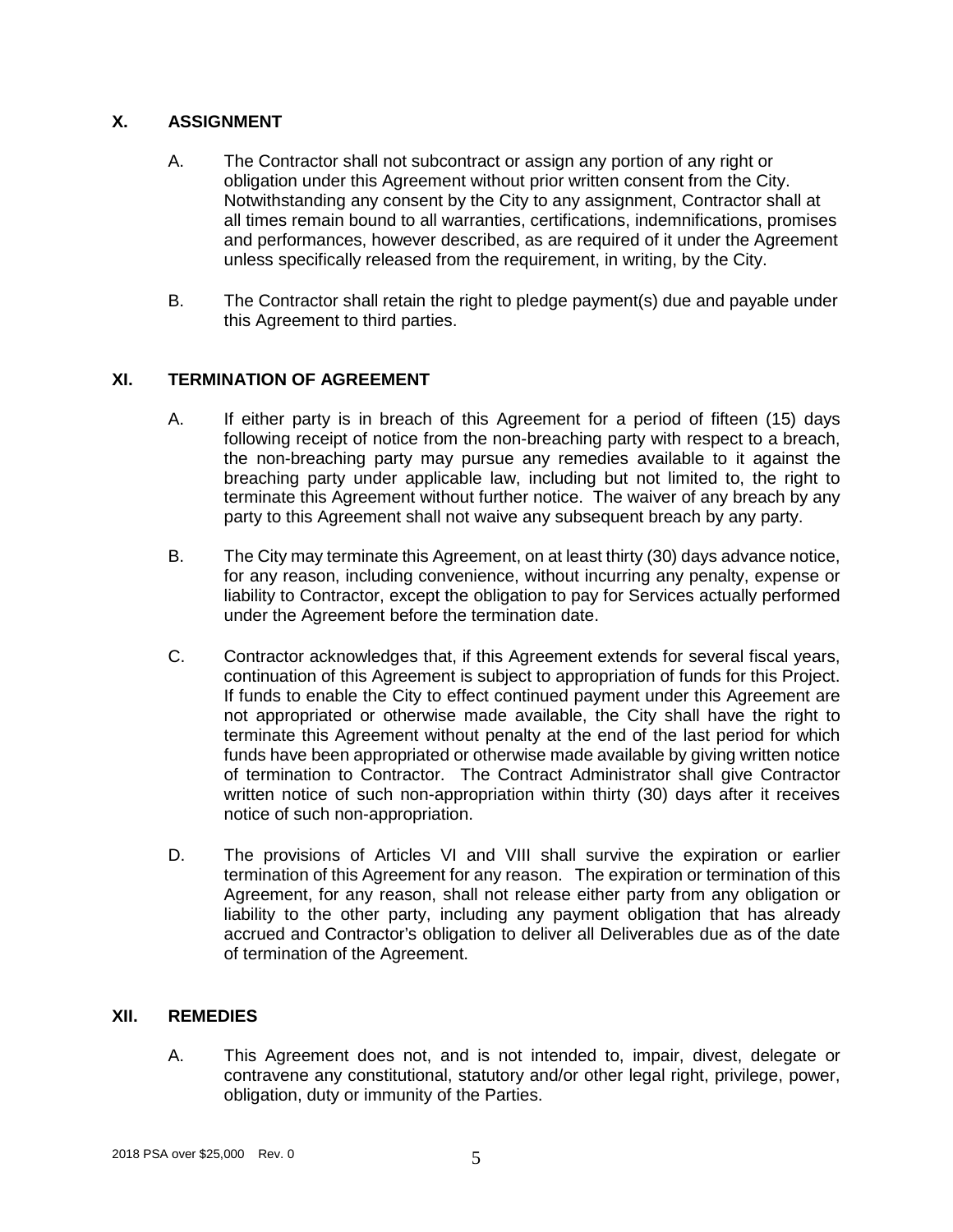- B. All rights and remedies provided in this Agreement are cumulative and not exclusive, and the exercise by either party of any right or remedy does not preclude the exercise of any other rights or remedies that may now or subsequently be available at law, in equity, by statute, in any agreement between the parties or otherwise.
- C. Absent a written waiver, no act, failure, or delay by a Party to pursue or enforce any rights or remedies under this Agreement shall constitute a waiver of those rights with regard to any existing or subsequent breach of this Agreement. No waiver of any term, condition, or provision of this Agreement, whether by conduct or otherwise, in one or more instances, shall be deemed or construed as a continuing waiver of any term, condition, or provision of this Agreement. No waiver by either Party shall subsequently effect its right to require strict performance of this Agreement.

#### **XIII. NOTICE**

All notices and submissions required under this Agreement shall be delivered to the respective party in the manner described herein to the address stated in this Agreement or such other address as either party may designate by prior written notice to the other. Notices given under this Agreement shall be in writing and shall be personally delivered, sent by next day express delivery service, certified mail, or first class U.S. mail postage prepaid, and addressed to the person listed below. Notice will be deemed given on the date when one of the following first occur: (1) the date of actual receipt; (2) the next business day when notice is sent next day express delivery service or personal delivery; or (3) three days after mailing first class or certified U.S. mail.

If Notice is sent to the CONTRACTOR, it shall be addressed and sent to:

JON STILSON Video Tape Products, Inc. 7100 Winding Trail Brighton, Michigan 48116

If Notice is sent to the CITY, it shall be addressed and sent to:

City of Ann Arbor Lisa Wondrash 301 E. Huron St. Ann Arbor, Michigan 48104

With a copy to: City of Ann Arbor ATTN: Office of the City Attorney 301 East Huron Street, 3rd Floor Ann Arbor, Michigan 48104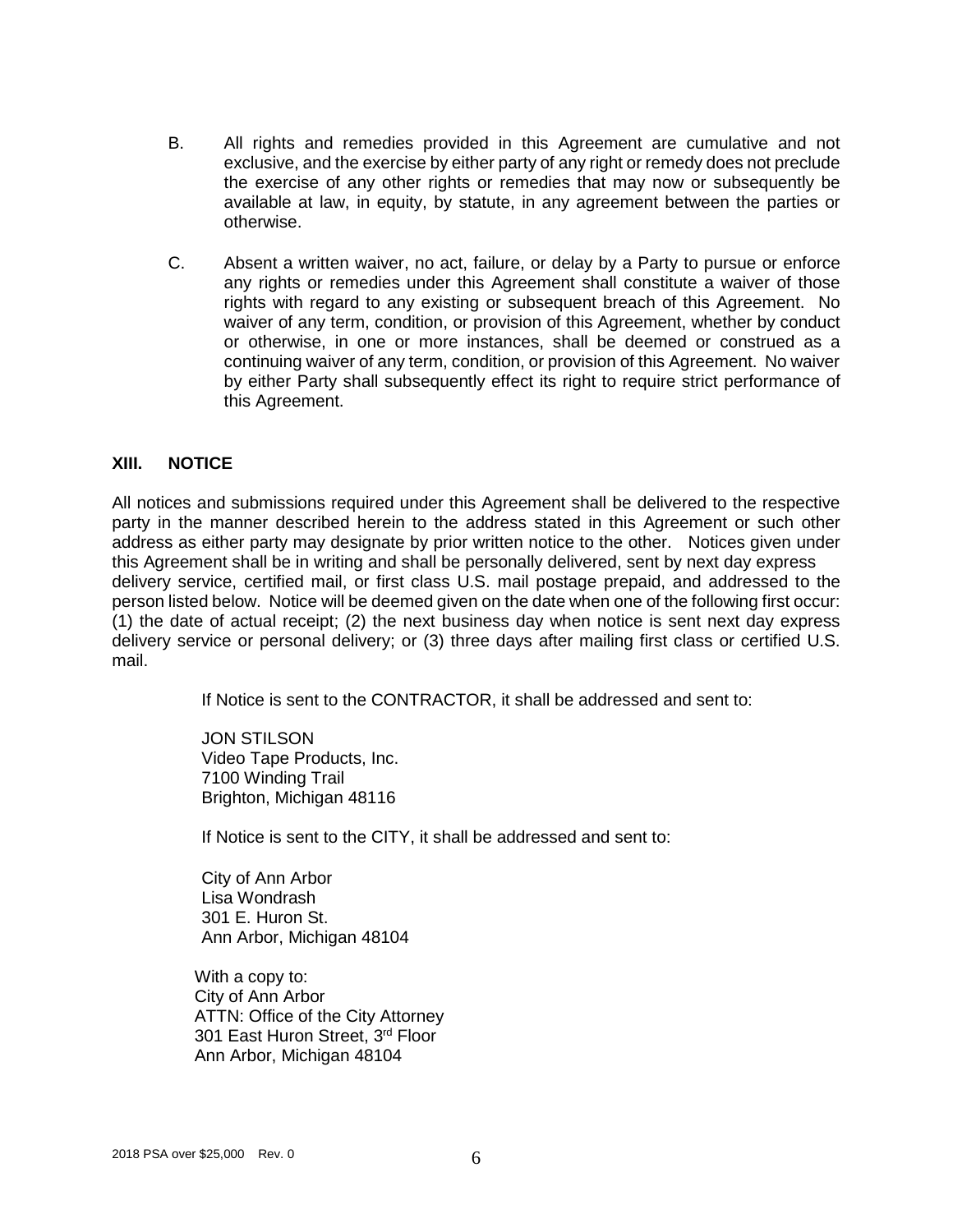#### **XIV. CHOICE OF LAW AND FORUM**

This Agreement will be governed and controlled in all respects by the laws of the State of Michigan, including interpretation, enforceability, validity and construction, excepting the principles of conflicts of law. The parties submit to the jurisdiction and venue of the Circuit Court for Washtenaw County, State of Michigan, or, if original jurisdiction can be established, the United States District Court for the Eastern District of Michigan, Southern Division, with respect to any action arising, directly or indirectly, out of this Agreement or the performance or breach of this Agreement. The parties stipulate that the venues referenced in this Agreement are convenient and waive any claim of non-convenience.

# **XV. OWNERSHIP OF DOCUMENTS**

Upon completion or termination of this Agreement, all documents (i.e., Deliverables) prepared by or obtained by the Contractor as provided under the terms of this Agreement shall be delivered to and become the property of the City. Original basic survey notes, sketches, charts, drawings, partially completed drawings, computations, quantities and other data shall remain in the possession of the Contractor as instruments of service unless specifically incorporated in a deliverable, but shall be made available, upon request, to the City without restriction or limitation on their use. The City acknowledges that the documents are prepared only for the Project. Prior to completion of the contracted Services the City shall have a recognized proprietary interest in the work product of the Contractor.

Unless otherwise stated in this Agreement, any intellectual property owned by Contractor prior to the effective date of this Agreement (i.e., Preexisting Information) shall remain the exclusive property of Contractor even if such Preexisting Information is embedded or otherwise incorporated in materials or products first produced as a result of this Agreement or used to develop Deliverables. The City's right under this provision shall not apply to any Preexisting Information or any component thereof regardless of form or media.

# **XVI. CONFLICTS OF INTEREST OR REPRESENTATION**

Contractor certifies it has no financial interest in the Services to be provided under this Agreement other than the compensation specified herein. Contractor further certifies that it presently has no personal or financial interest, and shall not acquire any such interest, direct or indirect, which would conflict in any manner with its performance of the Services under this Agreement.

Contractor agrees to advise the City if Contractor has been or is retained to handle any matter in which its representation is adverse to the City. The City's prospective consent to the Contractor's representation of a client in matters adverse to the City, as identified above, will not apply in any instance where, as the result of Contractor's representation, the Contractor has obtained sensitive, proprietary or otherwise confidential information of a non-public nature that, if known to another client of the Contractor, could be used in any such other matter by the other client to the material disadvantage of the City. Each matter will be reviewed on a case by case basis.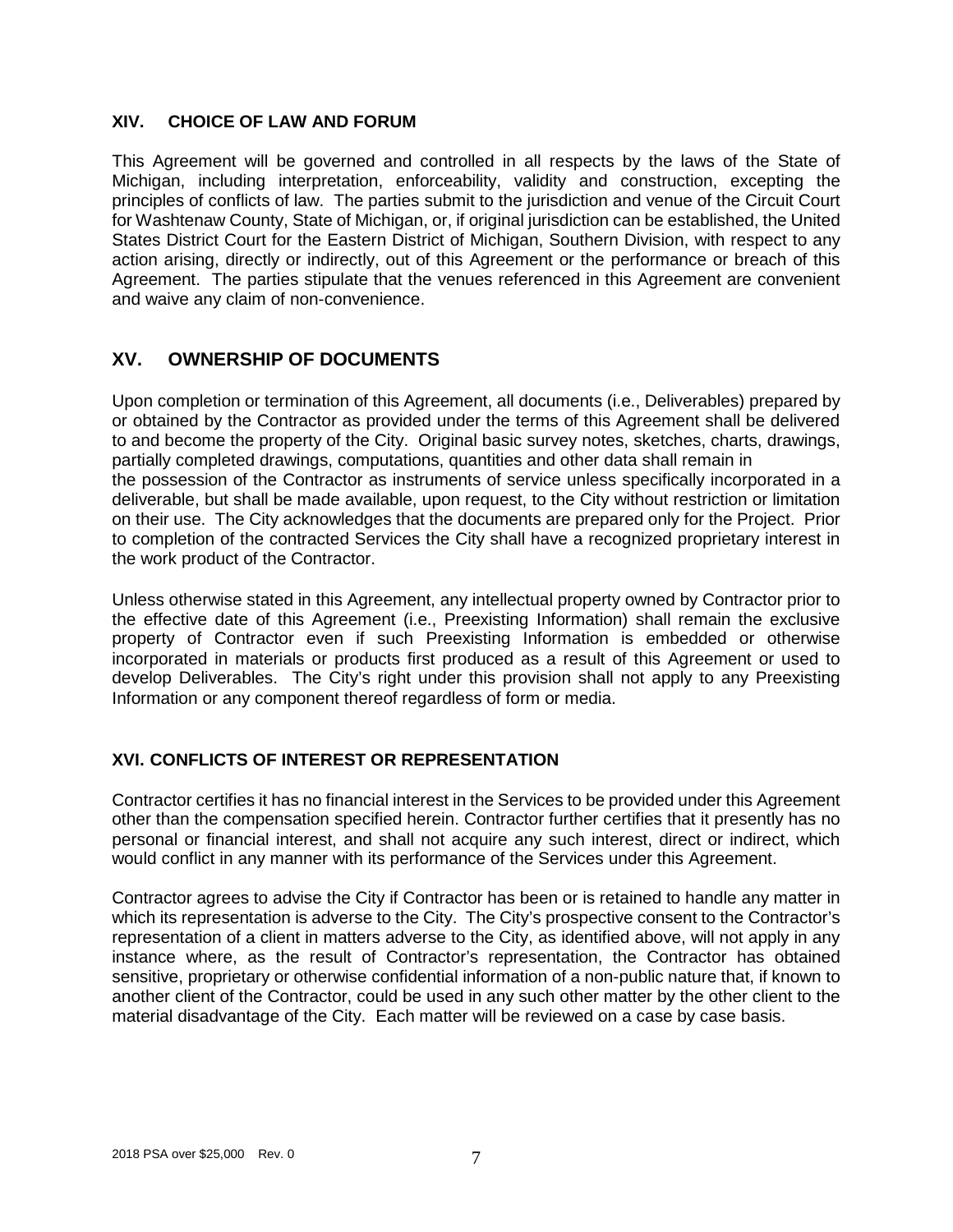#### **XVII. SEVERABILITY OF PROVISIONS**

Whenever possible, each provision of this Agreement will be interpreted in a manner as to be effective and valid under applicable law. However, if any provision of this Agreement or the application of any provision to any party or circumstance will be prohibited by or invalid under applicable law, that provision will be ineffective to the extent of the prohibition or invalidity without invalidating the remainder of the provisions of this Agreement or the application of the provision to other parties and circumstances.

### **XVIII. EXTENT OF AGREEMENT**

This Agreement, together with any affixed exhibits, schedules or other documentation, constitutes the entire understanding between the City and the Contractor with respect to the subject matter of the Agreement and it supersedes, unless otherwise incorporated by reference herein, all prior representations, negotiations, agreements or understandings whether written or oral. Neither party has relied on any prior representations, of any kind or nature, in entering into this Agreement. No terms or conditions of either party's invoice, purchase order or other administrative document shall modify the terms and conditions of this Agreement, regardless of the other party's failure to object to such form. This Agreement shall be binding on and shall inure to the benefit of the parties to this Agreement and their permitted successors and permitted assigns and nothing in this Agreement, express or implied, is intended to or shall confer on any other person or entity any legal or equitable right, benefit, or remedy of any nature whatsoever under or by reason of this Agreement. This Agreement may only be altered, amended or modified by written amendment signed by the Contractor and the City. This Agreement may be executed in counterparts, each of which shall be deemed an original, but all of which together shall be deemed to be one and the same agreement.

## **XIX. ELECTRONIC TRANSACTION**

The parties agree that signatures on this Agreement may be delivered electronically in lieu of an original signature and agree to treat electronic signatures as original signatures that bind them to this Agreement.

### **XX. EFFECTIVE DATE**

This Agreement will become effective when all parties have signed it. The Effective Date of this Agreement will be the date this Agreement is signed by the last party to sign it.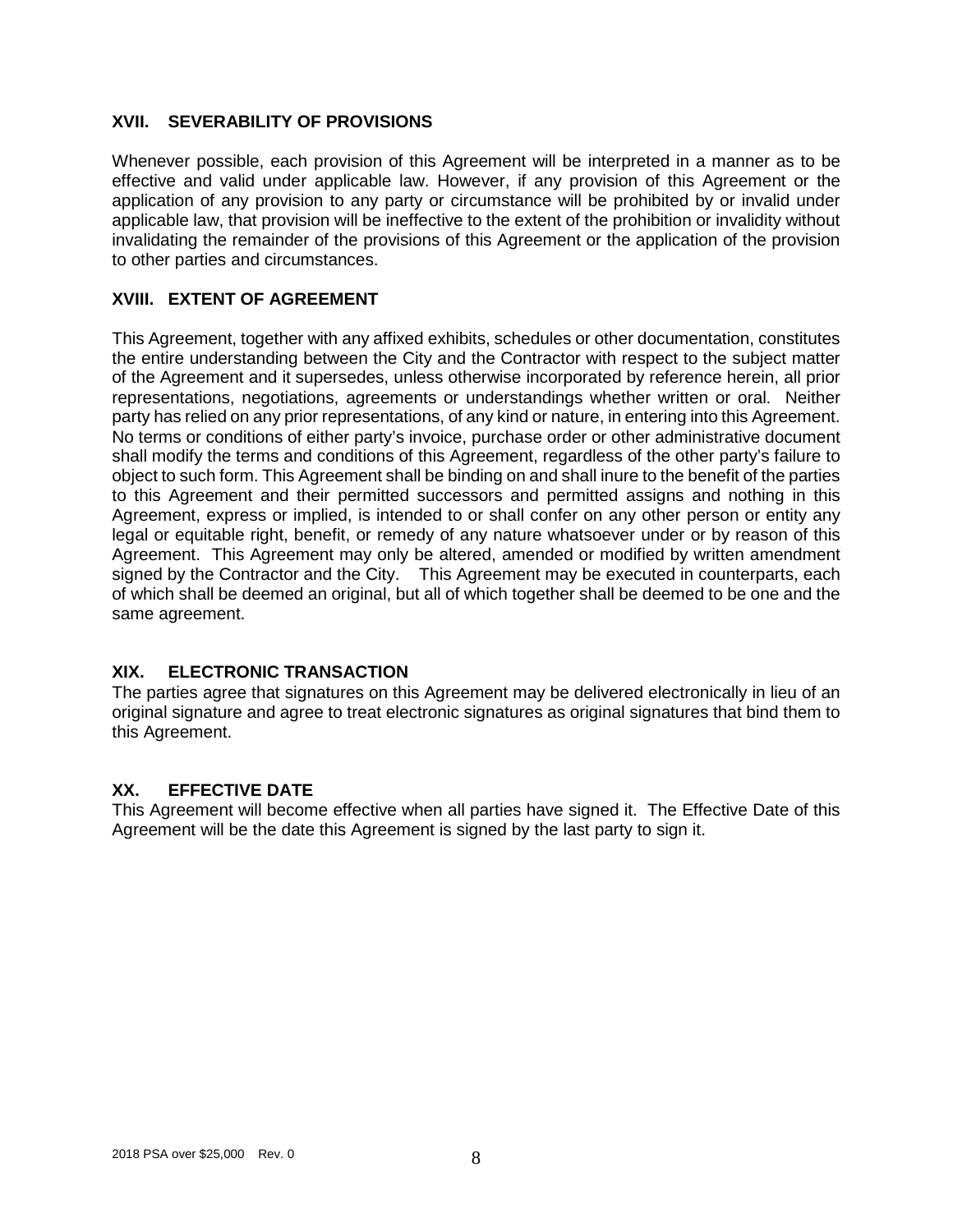## **FOR THE CITY OF ANN ARBOR**

#### **FOR CONTRACTOR**

 $By \_$ 

 Tom Bolster Its VP Sales

Date: \_\_\_\_\_\_\_\_\_\_\_\_\_\_\_\_\_\_\_\_\_\_\_\_

By \_\_\_\_\_\_\_\_\_\_\_\_\_\_\_\_\_\_\_\_\_\_\_\_\_\_\_\_\_\_\_\_

Christopher Taylor, Mayor

By \_\_\_\_\_\_\_\_\_\_\_\_\_\_\_\_\_\_\_\_\_\_\_\_\_\_\_\_\_\_\_\_

Jacqueline Beaudry, City Clerk

#### **Approved as to substance**

Lisa Wondrash, Communications Unit Manager

 $\overline{\phantom{a}}$  , where  $\overline{\phantom{a}}$  , where  $\overline{\phantom{a}}$  ,  $\overline{\phantom{a}}$  ,  $\overline{\phantom{a}}$  ,  $\overline{\phantom{a}}$  ,  $\overline{\phantom{a}}$  ,  $\overline{\phantom{a}}$  ,  $\overline{\phantom{a}}$  ,  $\overline{\phantom{a}}$  ,  $\overline{\phantom{a}}$  ,  $\overline{\phantom{a}}$  ,  $\overline{\phantom{a}}$  ,  $\overline{\phantom{a}}$  ,  $\overline{\phantom{a}}$  ,

 $\overline{\phantom{a}}$  , which is a set of the set of the set of the set of the set of the set of the set of the set of the set of the set of the set of the set of the set of the set of the set of the set of the set of the set of th

Howard S. Lazarus, City Administrator

**Approved as to form and content**

Stephen K. Postema, City Attorney

 $\overline{\phantom{a}}$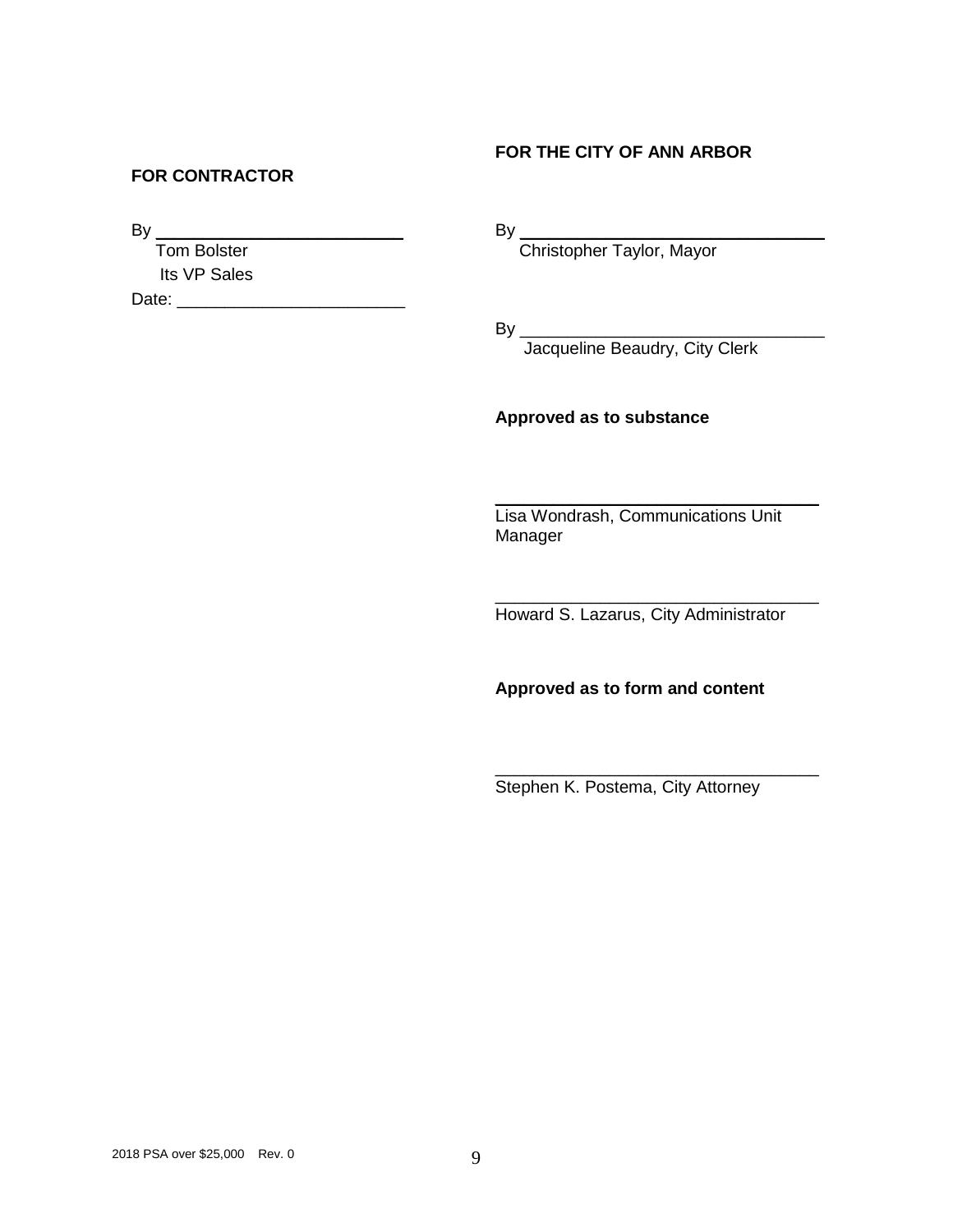#### **EXHIBIT A SCOPE OF SERVICES**

#### **Background**

The City of Ann Arbor's Communications Office operates CTN (Community Television Network), one of the oldest access television operations in the country. CTN manages four (4) channels on the local cable systems and offers Ann Arbor residents and non-profit organizations free multimedia resources and video training opportunities. All of the channels are currently operated using Leightronix Ultra Nexus servers (4) with 3-4TB of storage each. All four channels are live streamed 24/7 on a2ctn.viebit.com and meetings are also live streamed on the CTN YouTube channel when they are live on the cable channels. Meetings are available on demand at a2ctn.viebit.com and the CTN YouTube channel and staff produced programming is available on the CTN YouTube channel. Most of the programming seen on the channels are from pre-recorded mpeg files, there are also several live signal feeds and sometimes programs are played from a dvd. When there are no live feeds or pre-recorded programs playing, each channel runs an electronic bulletin board (part of the Ultra Nexus) with community announcements.

- The Government Channel (Comcast 16, AT&T 99) broadcasts live and pre-recorded local government meetings. Live signal feeds come from the City Hall Council Chambers, the City Hall Basement Conference Room, the Washtenaw County Board Room, and the CTN Main Studio.
- The Public Channel (Comcast 17) broadcasts Ann Arbor resident produced and/or provided programming. Live signal feeds come from the CTN Main Studio and the CTN Hotline Studio.
- The Educational Channel (Comcast 18) broadcasts locally produced or acquired educational programming. Live signal feeds come from a satellite dish, the Downtown Library, AAPS Schools (via internet), a Roku unit, the CTN Main Studio and the CTN Hotline Studio.
- The Community Channel (Comcast 19) broadcasts staff produced or acquired programming. Live signal feeds come from a satellite dish, the CTN Main Studio and the CTN Hotline Studio.

The current configuration of the play back system includes seven (7) 70" racks with one rack dedicated to each channel, containing the channel server, attached storage, switcher, preview monitor, dvd players, streaming unit, battery backup, and return feed (cable) tv monitor with cable box. Two racks contain the equipment to send the signals to the cable companies, computers for staff to work on the channels, satellite dish equipment, an analog patch bay for distributing shared sources to the channels, and a quad unit for distributing previews of the four channels to monitors around the office. One rack contains fiber receivers for external live feeds as well as office IT switch equipment and shared storage for a staff editing system – this rack will remain in place with little expected to change as a part of this project.

#### **Objective**

The City of Ann Arbor is seeking to replace the channel servers and playback system used for the four (4) access channels. CTN staff have researched channel servers and believe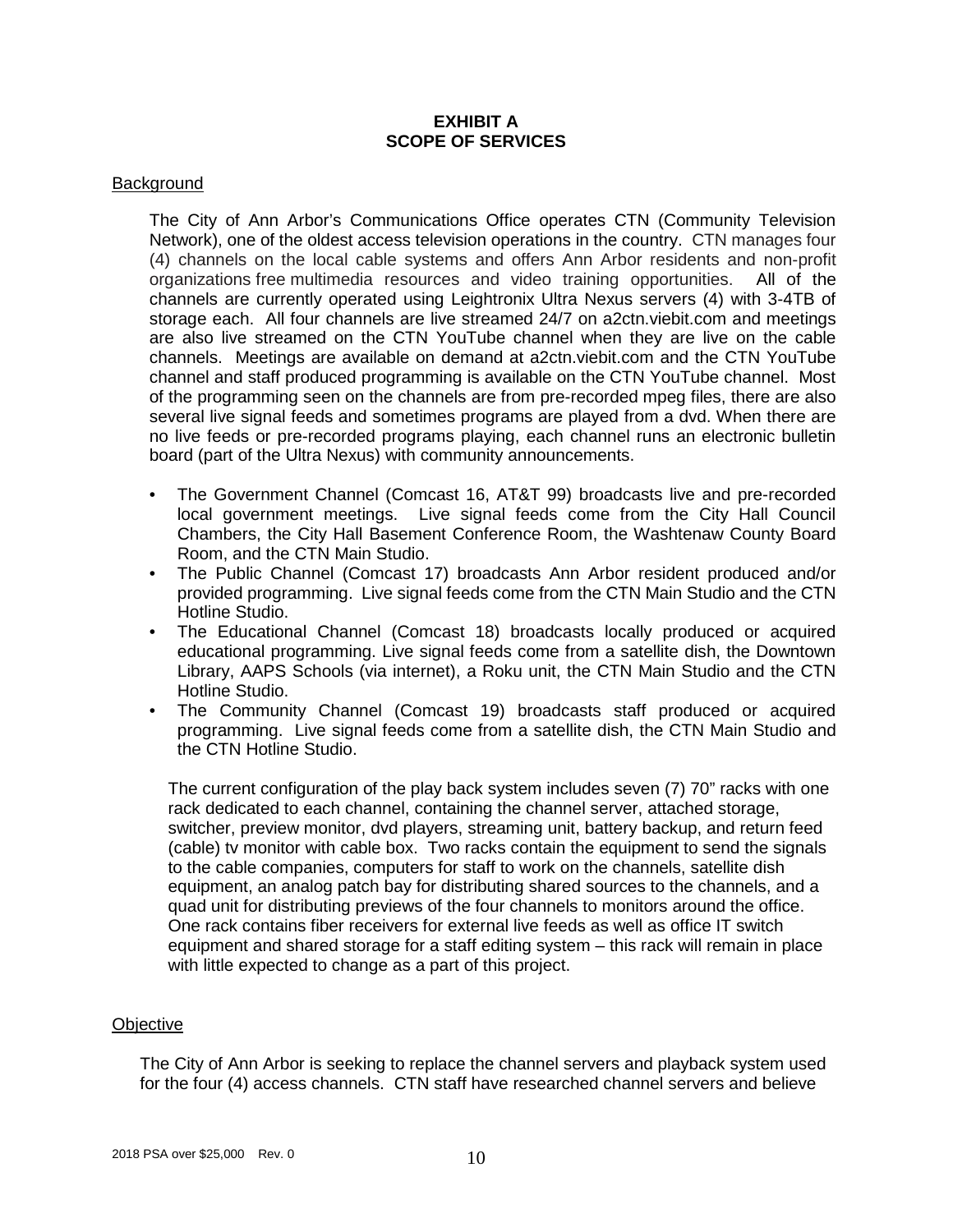Tightrope Media System's Cablecast and Carousel systems will be the best solution. The new system should also have the following:

- At least two servers, with no more than two channels per server
- A separate electronic bulletin board for each channel
- At least double (8TB+) the amount of file storage space for each channel
- A shared distribution system for external sources with the ability to send a source to all channels at the same time
- The ability to playback a variety of file types in both SD and HD
- The ability to capture/record a source whether or not it is being cablecast live at the same time
- The ability for each channel to simultaneously send signals to multiple destinations including cable services, online streaming services, in-house preview monitors

#### Requirements

- A. Utilizing Tightrope Media System's Cablecast and Carousel units, present a design for a new playback system CTN staff by November 1, 2018.
- B. Meet with CTN staff and make any necessary changes to the design based upon input from CTN staff.
- C. Purchase necessary components and install the new system at CTN, 2805 S. Industrial Hwy., Suite 200, Ann Arbor, MI, 48104.
- D. Have the new system fully installed and operating by January 15, 2019.
- E. Keep the existing system operating until the new system is ready to go live.
- F. Transfer existing program libraries to new system.
- G. Provide training to CTN staff on how to operate/manage the new system.
- H. Provide a regular maintenance/upkeep plan for CTN staff to maintain the system.
- I. Provide drawings showing technical/signal flows and equipment layout.
- J. Provide one year of support and an option for additional years.
- K. Include in the final quotation trade-in discount for existing equipment (if available).
- L. Include an option for live streaming service for all channels.
- M. Include an option for video on demand service for all channels.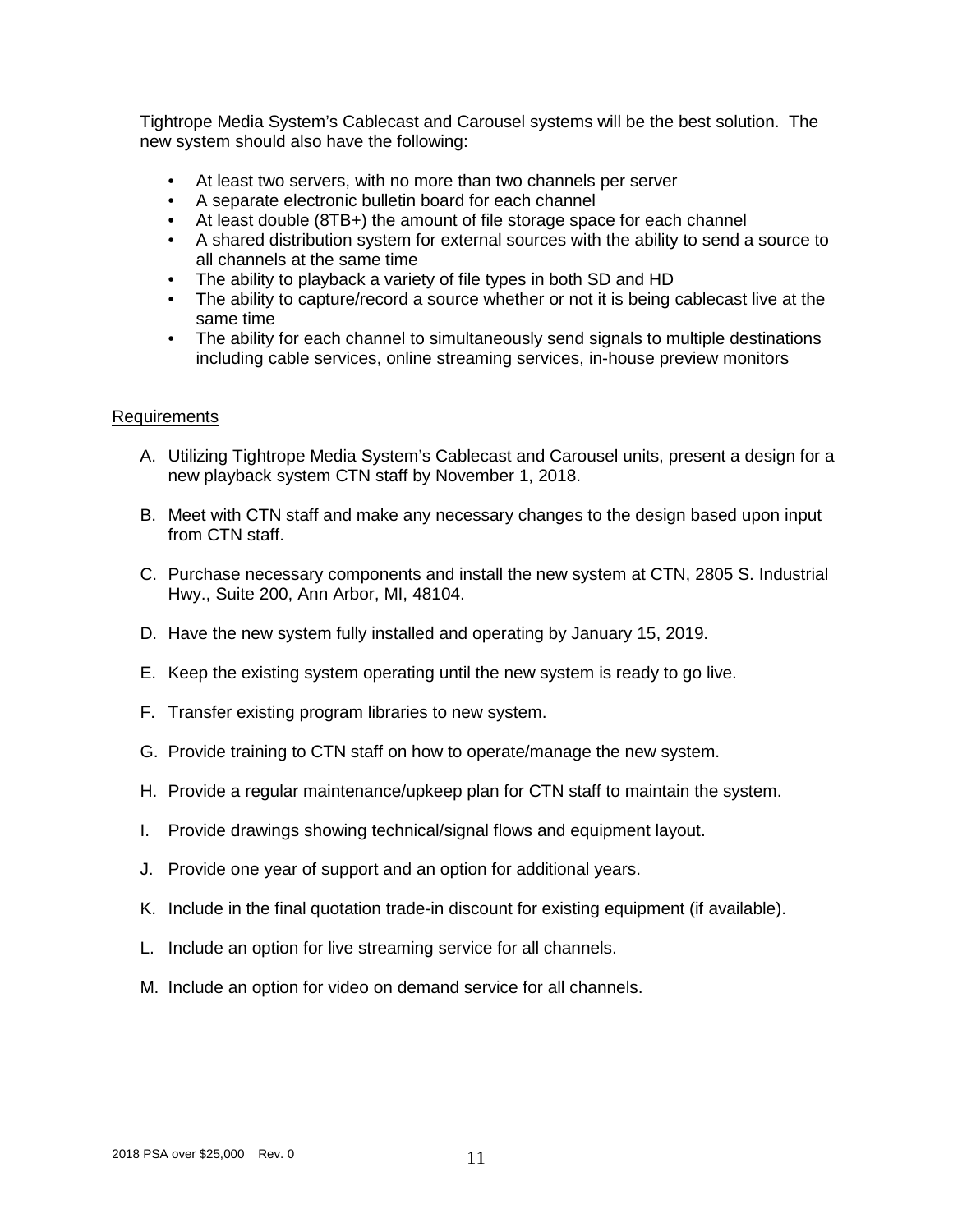#### **EXHIBIT B COMPENSATION**

# **General**

Contractor shall be paid for those Services performed pursuant to this Agreement inclusive of all reimbursable expenses (if applicable), in accordance with the terms and conditions herein. The Compensation Schedule below/attached states nature and amount of compensation the Contractor may charge the City:

(insert/Attach Negotiated Fee Arrangement)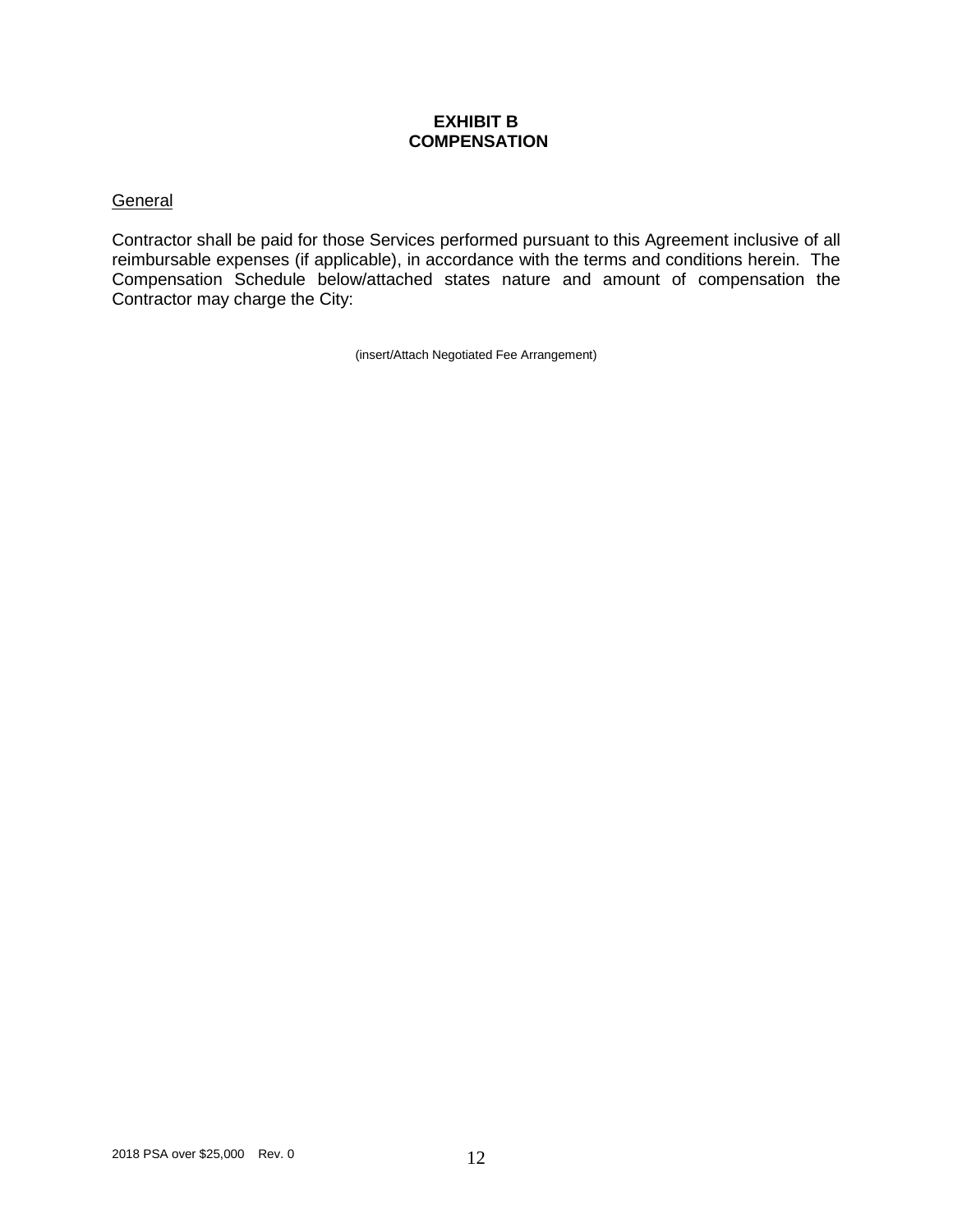#### **EXHIBIT C INSURANCE REQUIREMENTS**

From the earlier of the Effective Date or the Commencement Date of this Agreement, and continuing without interruption during the term of this Agreement, Contractor shall have, at a minimum, the following insurance, including all endorsements necessary for Contractor to have or provide the required coverage.

- A. The Contractor shall have insurance that meets the following minimum requirements:
	- 1. Professional Liability Insurance or Errors and Omissions Insurance protecting the Contractor and its employees in an amount not less than \$1,000,000.
	- 2. Worker's Compensation Insurance in accordance with all applicable state and federal statutes. Further, Employers Liability Coverage shall be obtained in the following minimum amounts:

Bodily Injury by Accident - \$500,000 each accident Bodily Injury by Disease - \$500,000 each employee Bodily Injury by Disease - \$500,000 each policy limit

3. Commercial General Liability Insurance equivalent to, as a minimum, Insurance Services Office form CG 00 01 04 13 or current equivalent. The City of Ann Arbor shall be an additional insured. There shall be no added exclusions or limiting endorsements that diminish the City's protections as an additional insured under the policy. Further, the following minimum limits of liability are required:

| \$1,000,000 | Each occurrence as respect Bodily Injury Liability or |
|-------------|-------------------------------------------------------|
|             | Property Damage Liability, or both combined           |
| \$2,000,000 | Per Project General Aggregate                         |
| \$1,000,000 | Personal and Advertising Injury                       |

- 4. Motor Vehicle Liability Insurance equivalent to, as a minimum, Insurance Services Office form CA 00 01 10 13 or current equivalent. Coverage shall include all owned vehicles, all non-owned vehicles and all hired vehicles. The City of Ann Arbor shall be an additional insured. There shall be no added exclusions or limiting endorsements that diminish the City's protections as an additional insured under the policy. Further, the limits of liability shall be \$1,000,000 for each occurrence as respects Bodily Injury Liability or Property Damage Liability, or both combined.
- 5. Umbrella/Excess Liability Insurance shall be provided to apply in excess of the Commercial General Liability, Employers Liability and the Motor Vehicle coverage enumerated above, for each occurrence and for aggregate in the amount of \$1,000,000.